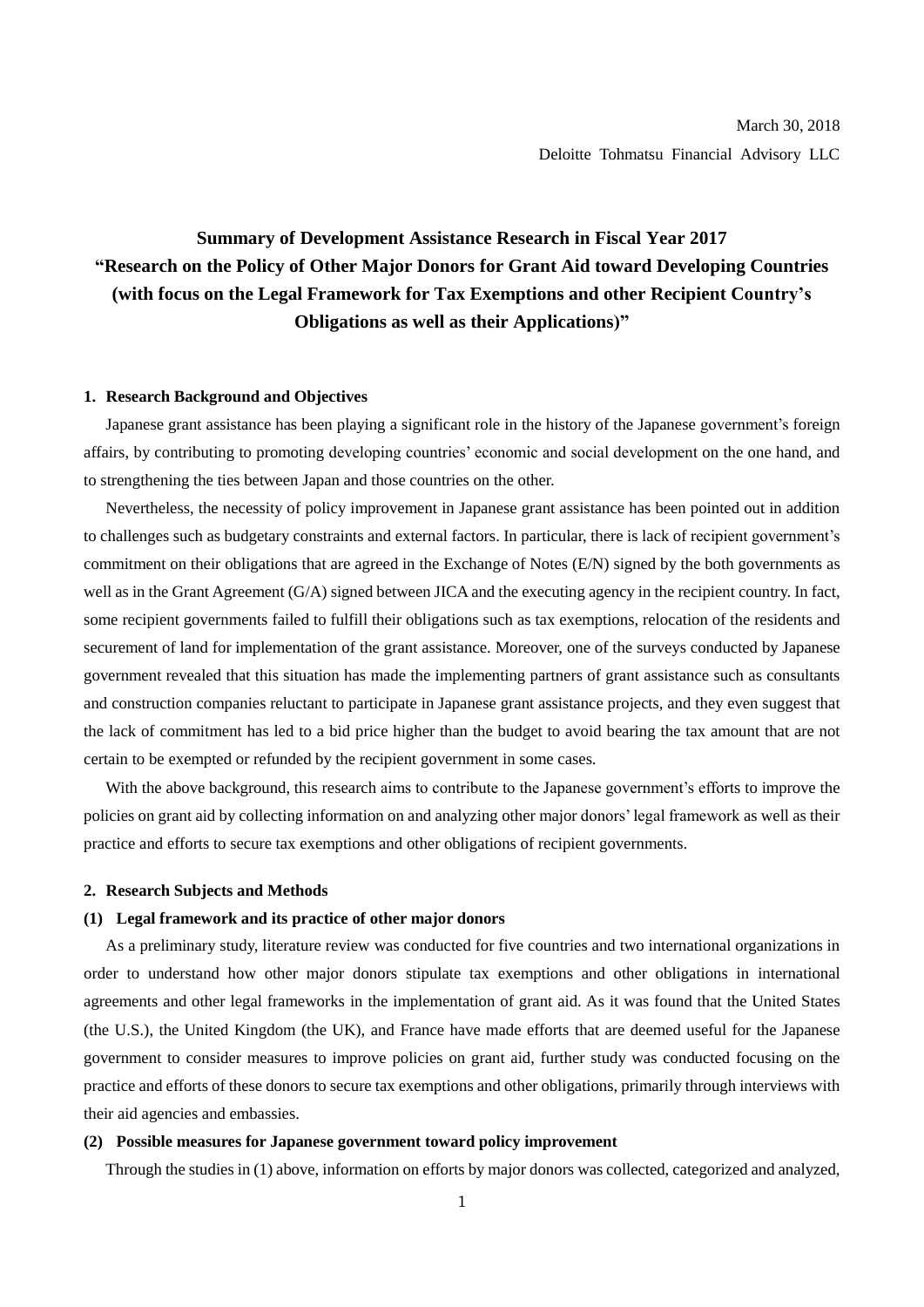based on which direction for the improvement of policies for Japanese grant aid was considered in terms of both regulation and practice with respect to tax exemptions and other obligations.

### **3. Results of the research**

Most importantly, it was confirmed that among the major donors the U.S., the UK, and France have legal framework to secure tax exemptions in the implementation of their grant aid programs. All of these three donors stipulate in their international agreements and/or grant agreements with the recipient governments that the taxes imposed in the recipient countries in relation to the implementation of grant aid programs must be exempted. It was also found that the government of the U.S. takes the most detailed and rigorous measures among the major donors both in regulation and in practice.

#### **(1) Other donors' legal framework related to the tax exemptions and other obligations on grant aid**

The U.S. clearly states in the guidelines for United States Agency for International Development (USAID) their basic stance of requiring recipient countries to exempt taxes in relation to their aid programs. Importantly, specific tax items to be exempted and scope of exemptions are detailed in the international agreements mainly in their bilateral agreements and assistance agreements with the recipient governments. Furthermore, those agreements stipulate that the parties agree to promptly meet and resolve the matters in the event of a disagreement about the application of an exemption and that if a tax has been levied and paid contrary to the provisions, USAID may offset the amount of such tax from amounts to be disbursed in the following fiscal year.

In contrast, although the UK and French governments also require the recipient governments to grant tax exemptions, the tax items and scope of exemptions are not specified in their international agreements. The provisions for mutual resolution and penalties to be applied when non-compliance occurs are also absent in those documents.

# **(2) Other donors' practice of securing tax exemption**

According to the interviews with relevant agencies, it was found that other donors are facing the issue of noncompliance by the recipient countries. The reasons include conflict with the recipient countries' domestic laws and complicated procedures for tax exemption/reimbursement, and donor countries are taking a wide range of measures locally through their embassies and representative offices to resolve the issue often in cooperation with implementing partners and external resources.

The U.S. takes the most detailed and strict measures among three donors, in terms of the practice of securing tax exemption. For example, the U.S., in some cases, exchanges diplomatic notes with the recipient governments in addition to the original international agreement in order to secure tax exemptions. It is also a remarkable effort that USAID makes use of legal experts for monitoring of tax exemption records and for negotiations with the recipient countries on tax exemptions/reimbursement. Furthermore, it appears that the U.S. enforces the provisions on penalties as a last resort when it is impossible to secure tax exemptions.

Meanwhile, the UK and France face the similar issues on tax exemptions in the implementation of their aid programs. They are striving to secure the tax exemption/ reimbursement by establishing working groups with other donors and implementing partners to exchange information and to lobby the recipient government to resolve the issue. At this moment, they do not apply penalties on the recipient governments.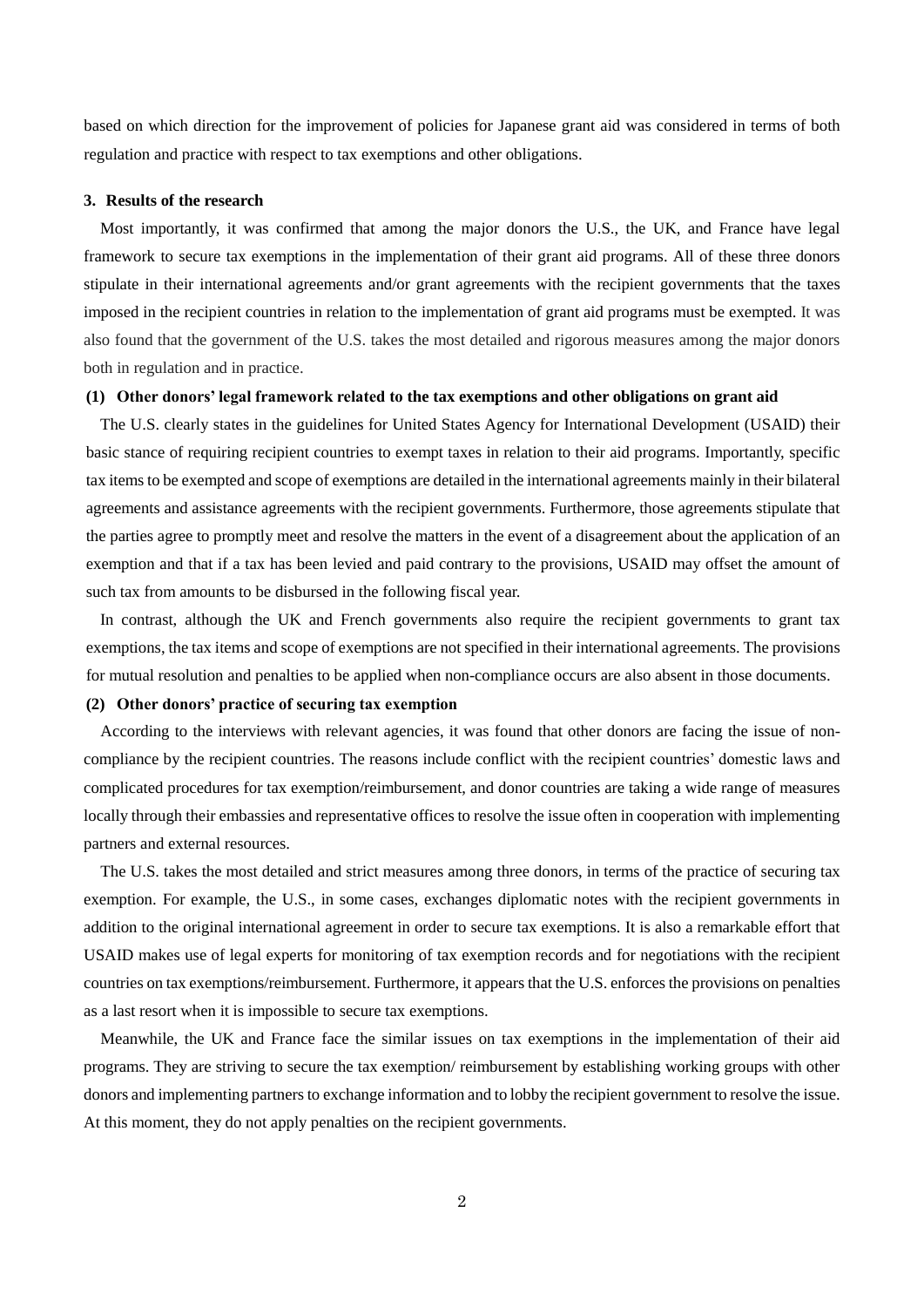## **4. Possible measures for Japanese government toward policy improvement**

Below is an analysis of possible measures both in regulation and in practice that the Japanese government could take to improve the policies on grant aid based on the result of this research as well as the measures currently being examined by the Ministry of Foreign Affairs and JICA.

| <b>Policy improvement option</b>                                                                   | <b>Feasibility</b> | <b>Effectiveness</b> | <b>Evaluation comments</b>                                                                                                                                                                                       |
|----------------------------------------------------------------------------------------------------|--------------------|----------------------|------------------------------------------------------------------------------------------------------------------------------------------------------------------------------------------------------------------|
| Clarification of basic tax<br>exemption policy in<br>guidelines                                    | Δ                  | Δ                    | Although certain effects are expected in clarifying the basic<br>policy of the Japanese government to all recipient countries,<br>they are not legally binding.                                                  |
| Addition of detailed tax<br>exemption clause in E/N and<br>G/A                                     | Δ                  |                      | It is likely that it will take time to revise $E/N$ and $G/A$ , and to<br>obtain consent from recipient governments.                                                                                             |
| Addition of consultation<br>clause in E/N and G/A to<br>resolve disagreement over<br>tax exemption |                    |                      | It is considered effective to include the provision in the $E/N$<br>and G/A as a foundation to set up a consultative body as<br>necessary.                                                                       |
| Addition of penalty clause in<br>$E/N$ and $G/A$                                                   | $\triangle$        |                      | It is necessary to consider the negative impact on diplomatic<br>relations based on the scale of aid to each recipient country as<br>well as technical issues such as accounting treatment of<br>received funds. |

**Table 1**:**Policy improvement option on regulatory aspects**

# **Table 2**:**Policy improvement option on practical aspect**

| <b>Policy improvement option</b>                                                   | <b>Feasibility</b> | <b>Effectiveness</b> | <b>Evaluation comments</b>                                                                                                                                                                                                                                        |
|------------------------------------------------------------------------------------|--------------------|----------------------|-------------------------------------------------------------------------------------------------------------------------------------------------------------------------------------------------------------------------------------------------------------------|
| Conclusion of additional<br>agreement                                              |                    |                      | It is effective to clarify tax exemption items and scope that are not<br>specified in the current E/N. However, there is a concern that<br>consent may not be obtained easily from some recipient<br>governments for reasons such as conflict with domestic laws. |
| Monitoring tax exemption/<br>refund status utilizing legal<br>experts.             | $\wedge$           |                      | It enables local offices and embassies to deal with issues that<br>require legal knowledge in an appropriate and timely manner,<br>while it would involve added costs.                                                                                            |
| Information exchange and<br>collective lobbying by<br>setting up consultative body |                    | $\triangle$          | It helps to grasp policies, challenges of recipient government<br>and best practices of other donors. It is also effective in<br>collectively lobbying to recipient government.                                                                                   |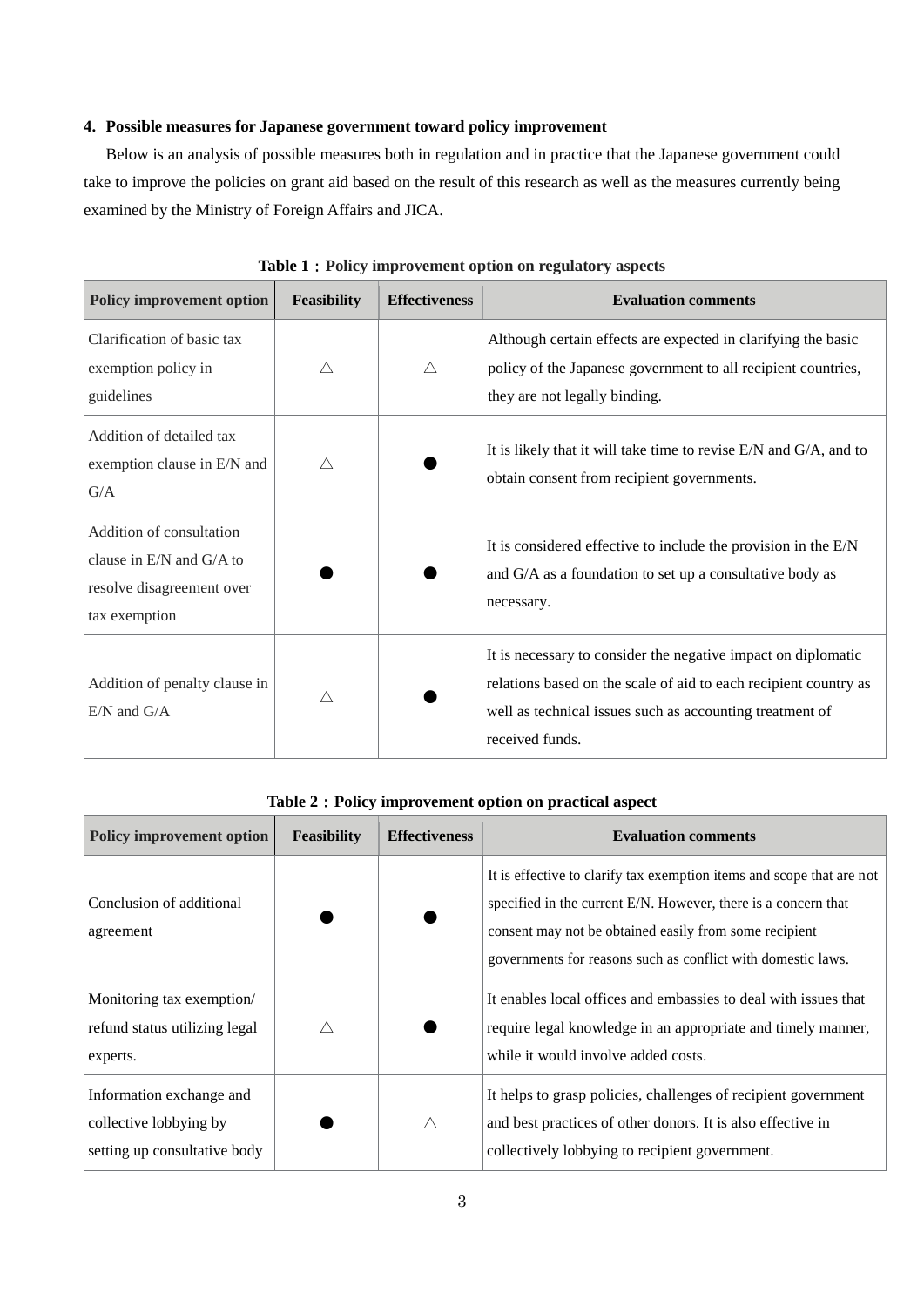| <b>Policy improvement option</b>                                                                                     | <b>Feasibility</b> | <b>Effectiveness</b> | <b>Evaluation comments</b>                                                                                                                                                                                                                                    |
|----------------------------------------------------------------------------------------------------------------------|--------------------|----------------------|---------------------------------------------------------------------------------------------------------------------------------------------------------------------------------------------------------------------------------------------------------------|
| among donors and<br>implementing partners                                                                            |                    |                      |                                                                                                                                                                                                                                                               |
| Discussion of improvement<br>measures by setting up a<br>working group between<br>donor and recipient<br>governments |                    |                      | It enables the direct approach such as improving the efficiency<br>of tax exemption procedures at recipient countries'<br>governments.                                                                                                                        |
| Negotiations with recipient<br>governments                                                                           | Δ                  |                      | Taking into account the limitation of human resources at the<br>embassies and JICA offices, it should be considered in<br>combination with the use of legal experts.                                                                                          |
| Enforcement of penalties for<br>non-compliance                                                                       | Δ                  |                      | Although there is an effect of demonstrating a strict attitude,<br>possibility of negatively affecting diplomatic relations needs to<br>be taken into consideration.                                                                                          |
| Payment of taxes using grant<br>fund                                                                                 | Δ                  | Δ                    | Although it is difficult to accept as it goes against the Japanese<br>government's policy of requiring tax exemption, there is room<br>for consideration as an exceptional measure from the viewpoint<br>of reducing the burden on the implementing partners. |

● Feasible/Effective

 $\triangle$  Limited Feasibility/Effectiveness

Based on the results of the above analysis, the following direction of policy improvement is proposed in order to maintain Japanese grant aid as an important diplomatic tool and to make it attractive to implementing partners.

# **(1) Integrated approach combining regulation and application**

As seen in the case of other major donors including the U.S., it is necessary to deal with the issue integrally in terms of regulation and its practice to ensure the tax exemption. In regulatory aspect, in addition to clarifying the tax exemption items currently under consideration, it seems realistic to consider inclusion of a provision that refers to the possibility of mutual resolution through consultations when issues arise over tax exemptions. Then on the application side, Japanese embassies and JICA representative offices can take a lead in negotiation with recipient governments in accordance with the provision, which should lead to mitigation of burden on the implementing partners and improvement in the process of tax exemption (including refund) in the recipient countries.

## **(2) Reinforcement of local functions making use of external resources**

Regarding the above (1), it is expected that legal interactions with the recipient government that would require understanding and interpretations of international agreements will be involved. However, it may sometimes be difficult to deal with this appropriately due to the lack of capacity in the local offices. Under this circumstance, as